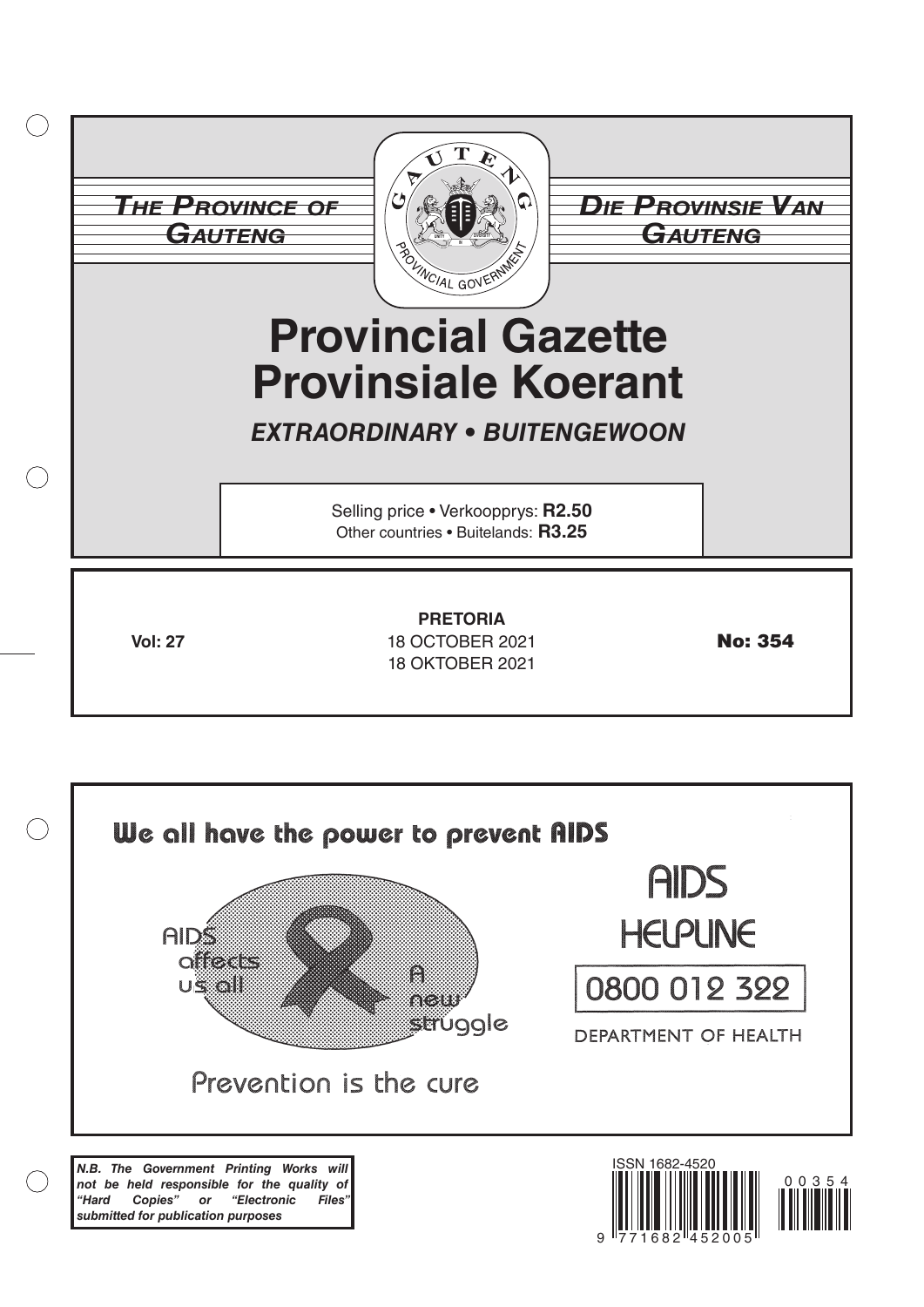## **IMPORTANT NOTICE:**

**The GovernmenT PrinTinG Works Will noT be held resPonsible for any errors ThaT miGhT occur due To The submission of incomPleTe / incorrecT / illeGible coPy.**

**no fuTure queries Will be handled in connecTion WiTh The above.**

**Contents**

| No. | <b>PROVINCIAL NOTICES • PROVINSIALE KENNISGEWINGS</b>                                               | Gazette<br>No. | Page<br>No. |
|-----|-----------------------------------------------------------------------------------------------------|----------------|-------------|
| 923 | Gauteng Gambling Act (4/1995): Extension of Term of Appointment of the Administrator to Perform the | 354            |             |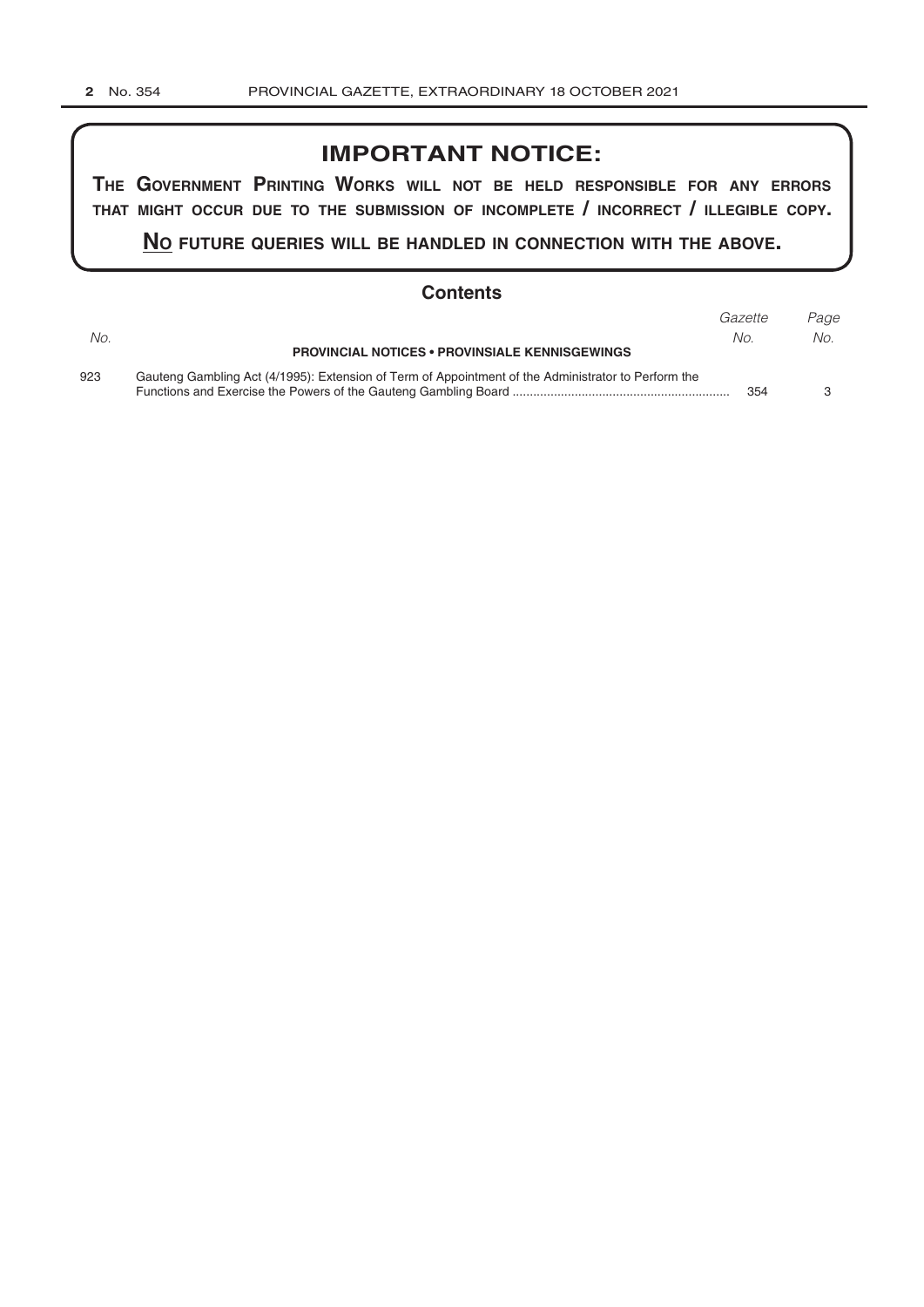## **Provincial NoTices • Provinsiale kennisGeWinGs**

## **PROVINCIAL NOTICE 923 OF 2021 GAUTENG GAMBLING ACT. 1995** (ACT NO. 4 OF 1995)

## EXTENSION OF TERM OF APPOINTMENT OF THE ADMINISTRATOR TO PERFORM THE FUNCTIONS AND EXERCISE THE POWERS OF THE GAUTENG GAMBLING **BOARD**

I, Mpho Franklyn Tau, MPL and Member of the Executive Council for Economic Development, Agriculture and Environment in the Province of Gauteng, hereby extend the appointment of Adv Fana Johannes Nalane SC as Administrator to perform the functions and exercise the powers of the Gauteng Gambling Board, until a new board has been appointed, effective from the publication of this Notice in the Provincial Gazette.

The Administrator shall continue to exercise all the powers and functions of the Gauteng Gambling Board conferred and imposed by the Act and other applicable legislation, excluding the granting and revocation of licences.

**MPHO FRANKLYN PARKS TAU (MPL)** MEC: ECONOMIC DEVELOPMENT, AGRICULTURE AND ENVIRONMENT DATE:  $14/10/2021$ 

**ENTIFIED BY STATE LAW ADVISER** 418 Kmit